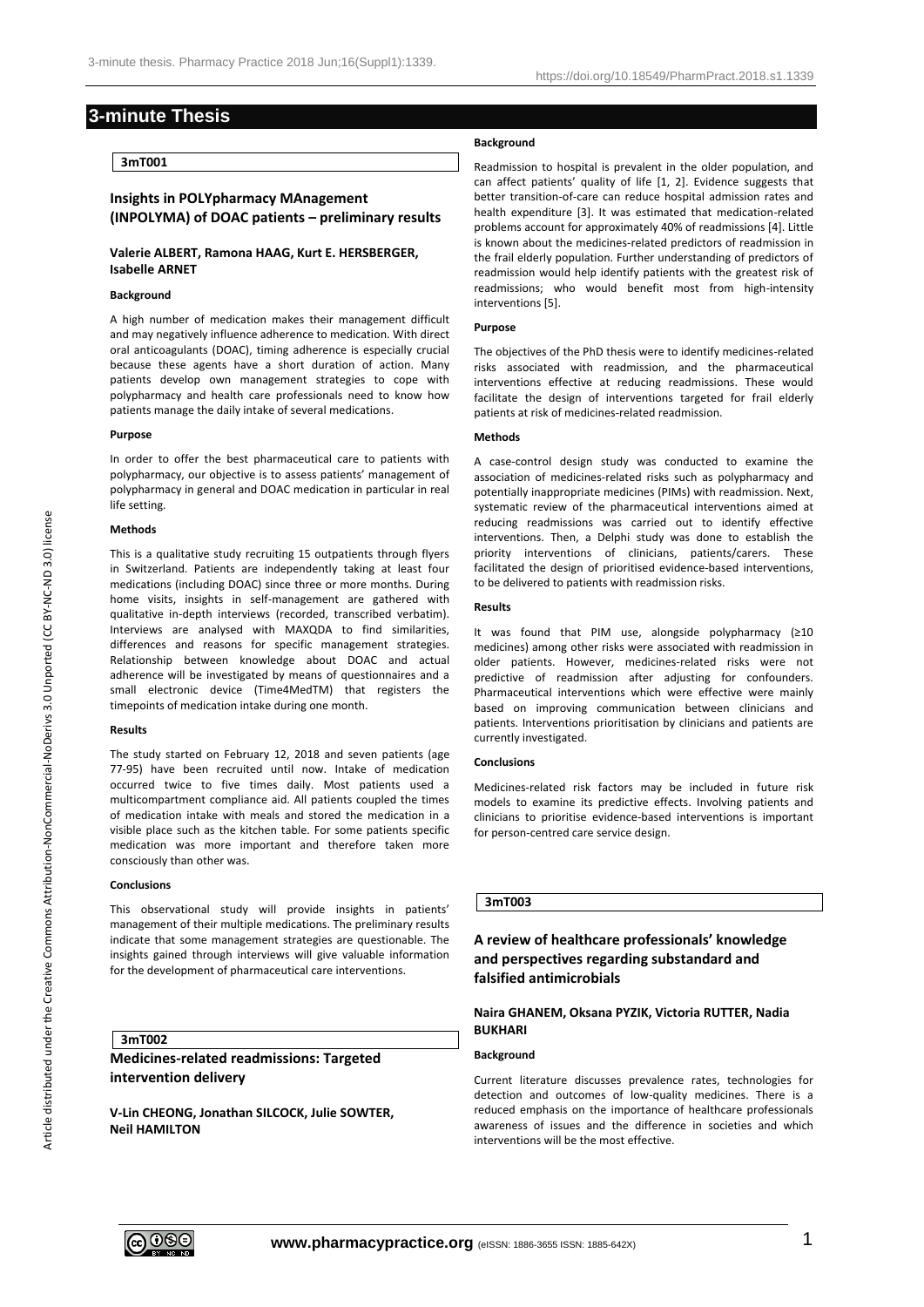# **Purpose**

This study aims to measure healthcare professionals' 'knowledge of', 'exposure to' and 'attitudes towards' substandard and falsified antimicrobials

# **Methods**

A cross-sectional study was used to assess healthcare professionals' (HCPs) perspectives in high-income countries (HICs) and low-middle income countries (LMICs). The study used convenience sampling through distribution channels via the Commonwealth Pharmacy Association (CPA).

#### **Results**

A total of 256 healthcare professionals took part in the study from six regions worldwide. 54% of the participants were aware of the difference between a substandard and falsified antimicrobial. The most prevalent definitions for a substandard antimicrobial was a medicine with a 'lower Active Pharmaceutical Ingredient (API) content' (67%). The most prevalent definition for a falsified antimicrobial was a 'counterfeit medicine' (78%). Healthcare professionals from African and Asian LMICs had the highest rates of correctly identifying substandard and falsified antimicrobials. Healthcare professionals' attitudes towards preventative methods to combat falsified antimicrobials were reflective of the problems in each region.

### **Conclusions**

Preventative methods such as 'raising public awareness' and 'educating HCPs' were ranked highly in the UK. In comparison, healthcare professionals from African LMICs supported 'improved reporting methods', 'detection methods' and a 'tighter, regulated supply chain'. The different weighting given to preventative methods according to economic classification further emphasizes that no 'one size fits all' approach can be used to effectively tackle this issue. More comprehensive insight is needed, relative to regions and economic status to determine the best approach to tackle this global problem in a localised manner.

# **3mT004**

# **Community pharmacist perspectives on opportunities to develop their role in breast cancer services**

# **Lydia TUTT, Tracey THORNLEY, Li-Chia CHEN, Claire ANDERSON**

### **Background**

Breast cancer is the most common cancer in the UK. Improving survival rates coupled with long-term treatment requirements have created demand for primary care-based services to support survivors. Community pharmacists therefore have scope to take on a more significant role.

## **Purpose**

The purpose of this study was to investigate community pharmacist perspectives on developing services to better support breast cancer survivors and to explore potential opportunities and barriers surrounding survivor-reported care needs.

#### **Methods**

Online focus groups were conducted with community pharmacists from across England. Eligible participants were those currently practising within England. The topic guide contained themes derived from a previous study, which used focus groups to explore breast cancer survivor experiences in primary care. Transcripts from the web-based chat were analysed using iterative thematic analysis.

#### **Results**

Two focus groups were conducted (9 participants in total). Themes for supporting survivors included: Appropriate signposting; providing the right information at the right time; advising on suitable pharmacy products; promoting pharmacist roles and services; collaborating with other healthcare providers and local support services; and undertaking further training. Pharmacists acknowledged barriers such as time and funding but were keen to provide support as part of existing services such as Medicines Use Reviews or Healthy Living Pharmacy campaigns.

## **Conclusions**

Findings provide insight into how community pharmacists feel they could improve care for breast cancer survivors. Findings highlight many small changes that pharmacists could make within their current practice; including training, networking, and proactively having conversations with survivors. Going forward, these findings can also be used by those involved in healthcare service development and policy-making to inform the design of services or interventions. This research was part of a more extensive mixed methods study to explore the role of the community pharmacist in breast cancer services. Future work will investigate the perspectives of key stakeholders on these findings.

# **3mT005**

# **Evaluation of medication costs for patients referred to an internal medicine pharmacist clinic in Canada**

### **Eric LANDRY, Katherine LYSAK, Derek JORGENSON**

### **Background**

A referral-based system of pharmacist specialists could be useful in assisting community/hospital pharmacists to manage complex patients. The University of Saskatchewan College of Pharmacy and Nutrition recently opened the Medication Assessment Centre (MAC), which accepts complex general medicine referrals and which considers itself an internal medicine pharmacist specialist clinic. The MAC is also used as an experiential learning rotation for undergraduate pharmacy students. This internal medicine pharmacist clinic model has not been previously evaluated and its impact on medication costs is relevant to health system decision makers.

#### **Purpose**

To evaluate the impact of referral to the MAC on patients' monthly medication costs.

# **Methods**

Retrospective chart review. Patients who had been referred to the MAC and who had completed an assessment between May 2016 and March 2017 were eligible. Baseline monthly costs were calculated using initial medication lists, which included prescription, non-prescription and natural medicines. The baseline cost was compared to patient's final medication list, which was established at least one month after the initial visit, when recommendations for adjustments had been communicated to prescribers. Medication changes that were not directly attributed to recommendations made by the pharmacist were not included in the analysis. Prescription drug costs were calculated using prices from the Saskatchewan formulary and retail prices from an online Canadian retailer were used to calculate non-prescription/natural medicine costs.

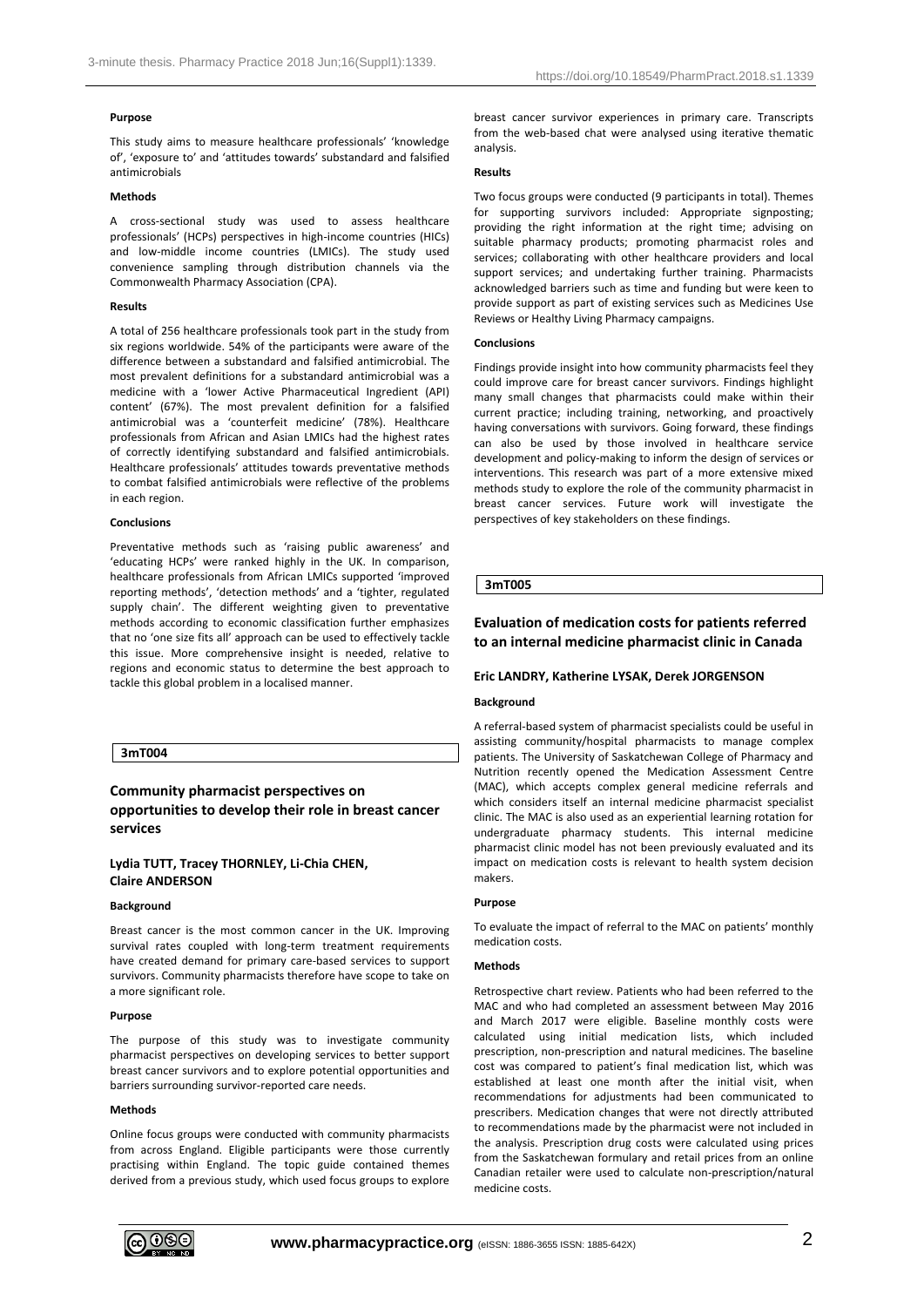# **Results**

A total of 53 charts were included. Mean monthly medication costs (prescription, non-prescription, natural medicines combined) were \$24.17 lower per patient after the pharmacist assessment had been completed (\$371.00 per month vs. \$346.83 per month, p=0.02).

# **Conclusions**

Patients who are referred to this internal medicine pharmacist specialist clinic have lower overall drug costs after consultation with the pharmacist.

### **3mT006**

# **A contribution to the economic evaluation of pharmacy services in a collaborative care model in Portugal**

# **Suzete COSTA, João PEREIRA, Dennis K HELLING, Maria CARY, Céu MATEUS**

### **Background**

The economic evaluation of public health interventions provided by pharmacists in collaborative environments with physicians may contribute to inform decisions in the successful expansion, continuation, or justification of such services. This project uses a collaborative experiment between NHS primary care and local pharmacies comprising intervention protocols in pharmacy software that interact with physicians' software and regular quality circles (physicians, nurses and pharmacists).

### **Purpose**

To explore tools and methods of economic evaluations and understand whether a pharmacy-driven collaborative intervention with primary care, in selected interventions under protocol, can be cost-effective vs. usual care.

#### **Methods**

1) Overview of systematic reviews of economic evaluations of pharmacy-based public health interventions to address methodological challenges; 2) Review of evidence of selected interventions under collaborative care; 3) Effectiveness and economic evaluation of a collaborative pharmacy-based hypertension and/or hyperlipidaemia management alongside a pragmatic controlled trial. Outcome measures: changes in blood pressure, cholesterol, cardiovascular risk, adherence, persistence, quality-of-life, patient preferences. Cost data: medical and pharmacy appointments, point-of-care, medication, patient travel time/transport, absenteeism, emergency room and hospital admissions. Data sources: pharmacy software; primary care software; patient telephone surveys.

#### **Results**

1) presented in a separate abstract; 2) ongoing; 3) 8 preparatory workshops + 2 training sessions for pharmacies and 6 quality circles. The pilot started on 27 April 2018 (time of abstract submission).

#### **Conclusions**

We hope to contribute to: developing a feasible system for measurement and valuation of costs and consequences of pharmacy interventions; improving methods and tools for the economic evaluations of pharmacy and public health interventions; increasing evidence on the effectiveness and value of pharmacy interventions under collaborative practice with primary care; advancing standards of care and raising questions on the role of complementary payment models of healthcare providers.

# **3mT007**

# **Initial review on software tools to evaluate package leaflets of medicines**

#### **Carla PIRES, Afonso M. CAVACO**

## **Background**

Package leaflets of medicines (PLs) are compulsory inside all packages of medicines within the European Union market. PLs serve to inform medicines users, although PLs' readability issues do exist. It is not known the extent to which software tools, designed to automatically assess texts features, have been used to study legibility and content of PLs.

## **Purpose**

To identify and examine published studies describing the use of software tools for analyzing, processing, extracting or simplifying information specifically from PLs, particularly those written in Portuguese.

### **Methods**

PubMed, Cochrane Library, and SciELO literature databases were searched, without time restrictions, using the expressions: "software" and ("package inserts" or "package leaflets" or "summary of product characteristics" or "bulas"/"folhetos" – Portuguese designations of PLs) in March 2018. Studies reporting software tools for analyzing, simplifying, processing or extracting information from PLs were included. The Preferred Reporting Items for Systematic Reviews and Meta-Analyses (PRISMA) checklist and flow diagram were applied. The study results were doubled checked.

#### **Results**

From the 154 identified studies, 143 were excluded because they did not comply with the inclusion criteria, being 4 repeated. From the 7 selected studies, 3 comprised software applications that evaluate text features, while 4 the extraction, collection, and classification of information from PLs. One software application was found for Portuguese language to count words and identify abbreviations.

### **Conclusions**

Software tools to evaluate and/or process information or legibility features of PLs seem to be limited, suggesting the need of development of applications in this area. Further searches might be needed to improve the robustness of the present findings. Future tools should consider different languages/cultural backgrounds, as well be capable of automatically optimizing therapeutic information and patient counselling key sentences.

# **3mT008**

**Project PRIMA – Implementation of the German National Medication Plan from community pharmacists` and physicians` perspective**

**Ann K. STRUNZ, Uta MÜLLER, Christiane EICKHOFF, Hanna M. SEIDLING, Anette LAMPERT, Miriam FELBERG, Sabine Breiholz, Dirk KLINTWORTH, Martin SCHULZ**

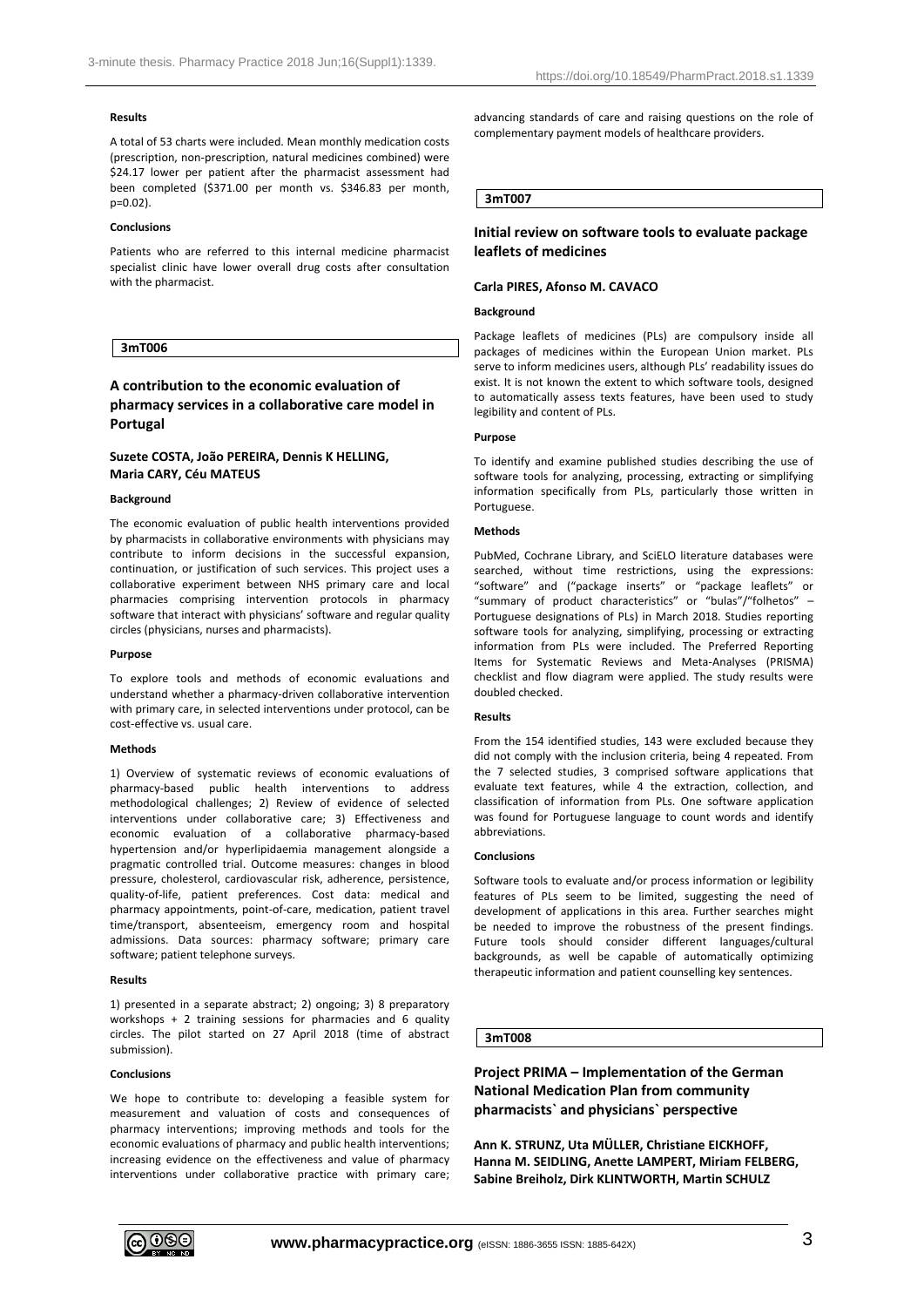# **Background**

In the project PRIMA an interdisciplinary medication management (MM) service was offered by physicians (GPs) and community pharmacists (CPs). To exchange information on patients' medication and potential drug-related problems, a standardized medication plan (MP) was generated in the local software systems of both health care professionals (HCPs), exchanged via a central server and subsequently printed for the patient.

### **Purpose**

The primary aim of PRIMA was to evaluate the acceptance of the processes in the MM service and the MP by the participating HCPs.

### **Methods**

PRIMA was conducted from October 2014 to December 2016 involving 12 teams of each one CPs and GPs to generate and update MPs according to previously specified processes and responsibilities [1]. HCPs operated in their local software applications and exchanged MPs via a central server. Questionnaires were developed to evaluate the HCP's acceptance of the MM service. Additionally, HCPs participated in a workshop in September 2016 to discuss their experiences regarding collaboration, communication and benefits of the MM service for their patients.

#### **Results**

Of the 12 teams of CPs and GPs one dropped out due to technical problems. The remaining 11 teams recruited 196 patients. In total, 35 HCPs participated in the workshop. HCPs named improvement of medication safety as their major motivation to participate (83.3%, n=18). 75.0% (n=8) of the pharmacists and 60.0% (n=10) of the physicians agreed with the previously specified processes and responsibilities in the MM service. HCPs estimated that the service improved the implementation of drug therapy (83.3 %, n=24) and appropriateness of medication (78.6%, n=28). Furthermore, HCPs expected a reduction in overall health-related costs (82.1%, n=28).

### **Conclusions**

The electronic MP as well as the MM service were successfully implemented and accepted by the HCPs. This is an important precondition to further implement both the MM service and the MP in primary care in Germany.

### **3mT009**

**Methodological approach to health economic analysis of pharmacists' interventions on prescriptions in community pharmacies**

# **Eirin G. ROBINSON, Janne SMEDBERG, Ingunn BJÖRNSDOTTIR**

#### **Background**

In community pharmacies, substantial resources are used on interventions on prescriptions in the dispensing process in order to contribute to appropriate and safe use of medication. Data from 42 pharmacies on 39,864 dispensing processes for more than 70,000 individual drugs was collected by the Norwegian Pharmacy Association. The prescription errors uncovered, the interventions performed, and the time invested can be analyzed in terms of how much has been invested in interventions. A full health economic analysis, taking outcomes into account, is desirable, but data on outcomes have not been registered.

## **Purpose**

The objective of this study was to find a suitable method to collect and evaluate health outcomes data.

# **Methods**

Published literature was reviewed in search for an appropriate method to collect health outcomes data in a pharmacy practice setting.

# **Results**

We have identified different instruments to record and scale clinical significance of prescription errors and acceptability of intervention. Most of these methods have been used in a hospital setting, and must be adjusted to fit in a community pharmacy setting. No single publication comprised one suitable method for our purpose, but it may be possible to combine elements from several methods.

# **Conclusions**

There is a need to develop a suitable method to collect and evaluate health outcomes data for a health economic evaluation of community pharmacists' interventions on prescriptions. The articles reviewed may form the basis for developing a method.

### **3mT010**

# **AMBER study -an algorithm-based tool for Medication Management in nursing homes**

## **Susanne ERZKAMP, Olaf ROSE**

# **Background**

Medication regimes of nursing home residents can be complex and challenging. Daily workload hampers advanced patient centred care in many cases. Even though clinical pharmacy services can improve the quality of drug therapy, they are rarely established in routine care. Focusing on frequent and relevant problems might be a facilitator to overcome the barriers.

#### **Purpose**

To support pharmacists in performing a structured and feasible Medication Review in nursing homes, in an appropriate timeframe, an algorithm is developed and evaluated.

# **Methods**

The study consists of 3 phases and is registered at the German Clinical Trial Register (DRKS00010995). In phase I, semi-structured interviews are performed with healthcare practitioners and patients to determine frequent and relevant problems in the medication process in nursing homes. In phase IIa, a systematic review is performed, following PRISMA-P 2015. Quality of reporting is assessed using the AMSTAR and TIDieR checklists. Considering the results of phase I and IIa, summarised aspects are presented to a Delphi expert panel in phase IIb. The algorithm is adjusted and tested for practicability and effectiveness in phase III in an open, single arm, interventional study. The study protocol follows the SPIRIT 2013 statement. The primary outcome of phase III is the reduction of drug-related problems, which are detected using the tool, and classified according to PCNE V.8.02. Feasibility and reproducibility will be tested.

#### **Results**

The results of phase I-IIb led to a preliminary algorithm with 10 steps. It covers for example: chief complaints, interactions, potentially inappropriate medication and medication without indication. First results of phase III are expected in 05/18.

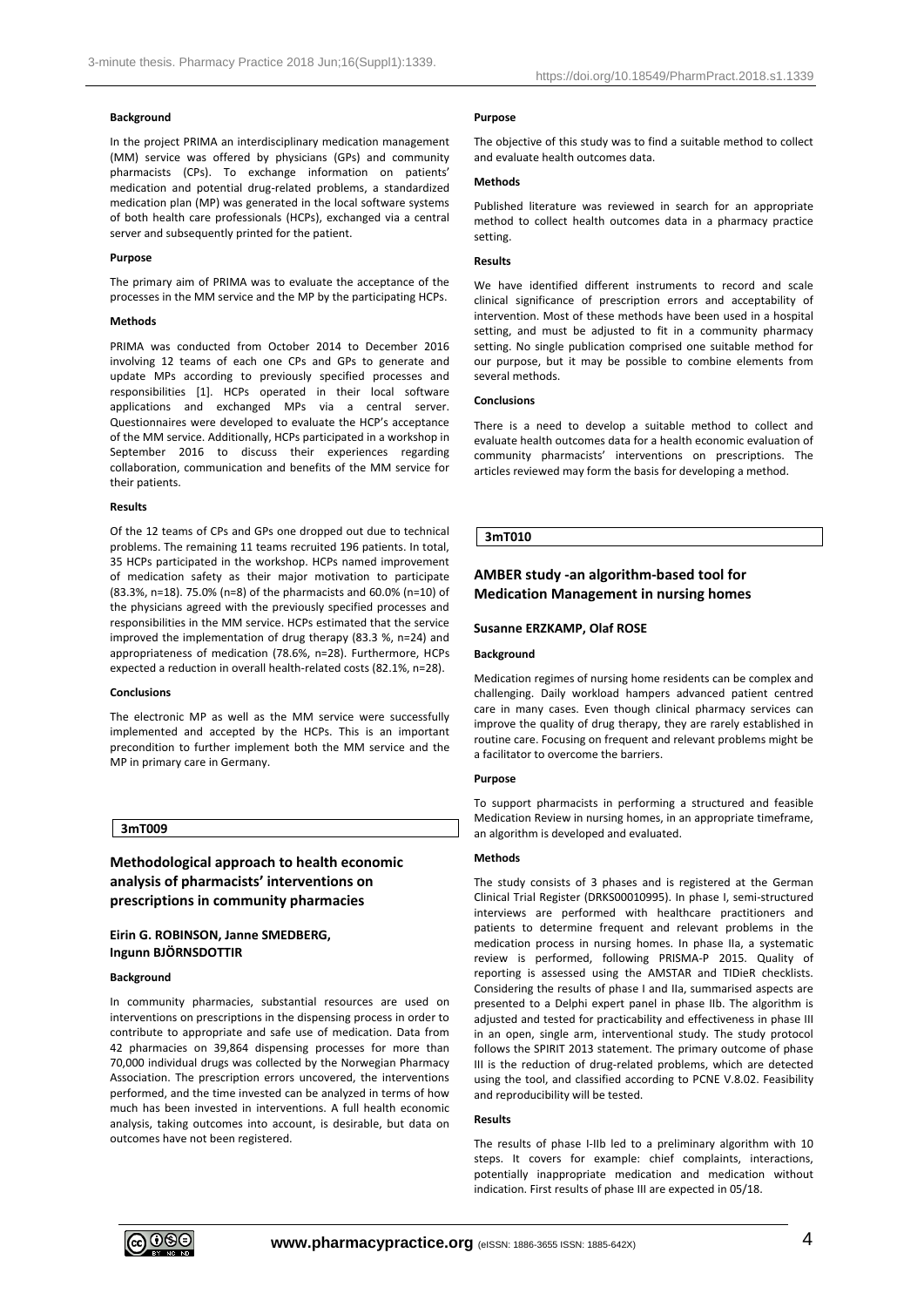### **Conclusions**

The developed algorithm-based tool for Medication Review considers aspects of clinical practice, clinical experience, best available evidence and expert opinions. Currently, the tool is tested in several nursing homes.

# **3mT011**

**Use of medication dispensing records to measure the effect of pharmacist interventions on medication adherence in a community pharmacy setting**

# **Andrea TORRES-ROBLES, Barry DRAKE, Shalom I. BENRIMOJ, Victoria GARCIA-CARDENAS**

#### **Background**

Pharmacy GuildLink (http://www.guildlink.com.au/) is a company that provides software packages and education to community pharmacies. They also offer a number of adherence programs that outline interventions for specific molecules. Pharmacist are alerted to potential non-adherence through use of the Medindex score and directed to a protocol for intervention. The programs use medication-dispensing records for primary analysis. The amount and complexity of data recorded on community pharmacies require Big data techniques and analytics to determine the effects on medication adherence.

#### **Purpose**

To analyse the impact of a pharmacist intervention on medication adherence in patients using rosuvastatin, irbesartan and/or desvenlafaxine by analysing dispensing data.

#### **Methods**

A big data set containing records of 2630201 patients from community pharmacies in Australia was organized and validated by using SQL and Python. Patients included in the analysis received an intervention by the community pharmacist and had to be using rosuvastatin, irbesartan and/or desvenlafaxine, with at least 2 dispensings before and after the first intervention. Key indicators used were Proportion of days covered (PDC) and Medication Possession Ratio.

### **Results**

Dispensing data of 18687 patients were analysed (10425 for rosuvastatin, 6214 for irbesartan, 2048 for desvenlafaxine). An increase on PDC after the intervention was observed for all three groups of patients: 15.9%, 16.3%, 18.1%. A decrease on adherence rates during the 12 months post intervention was observed: of 7.9%, 9.2%, and 10.9% respectively.

#### **Conclusions**

The pharmacist intervention resulted on an increase of average adherence for all the patients that gradually declines over 12 months. Results suggest that, as adherence drops over time, continuous and enhanced interventions are necessary to not only improve but also maintain adherence over time. Big data is a potential resource to analyse adherence in community pharmacies.

# **3mT012**

**Pharmacotherapeutic follow-up of outpatients with rheumatoid arthritis in teaching hospital: process and outcomes evaluation**

# **Bruna E. OLIVEIRA, Valeska Q. CASTRO, Marta M. FREITAS, José G. PAIVA, Sheila M. FONTENELE, Mirian P. MONTEIRO, Marta M. FONTELES**

### **Background**

The implementation of clinical pharmacy services in Brazil's public health system faces challenges that go beyond national regulatory advances and international recommendations, such as the need to study and apply measurable effectiveness indicators, harmonized with an administrative and social vision.Thus, research service is shown up as a possible method for the evaluation of these services in the country, through the critical and reflexive investigation of the practice, in line with the clinical-humanistic paradigm.

#### **Purpose**

To evaluate the quality of the pharmacotherapeutic follow-up service (PTF) of outpatients with rheumatoid arthritis (RA), as well as its potential for implementation in a real-world situation.

### **Methods**

Descriptive, longitudinal and prospective research, which is in the methodological detailing phase, with a perspective of quantitativequalitative approach, and will be held in the outpatient pharmacy of a teaching hospital. An initial phase of awareness among the professionals involved (physicians, nurses and pharmacists) has been performed. The PTF service will be evaluated through implementation indicators used as intermediate process indicators in relation to the service, clinical and humanistic outcomes. For twelve month follow-up, outpatients will be attended by the pharmacist using the Dader method. The process indicators related to the service to be evaluated: relevance, acceptability, feasibility and fidelity. The process indicators related to clinical and humanistic outcomes to be evaluated: drug-related problems, pharmaceutical interventions with the patient and health professionals, adherence to treatment, quality of life and patient satisfaction. This research project is part of a larger project, prepared by the Pharmacy Department in partnership with the University Hospital's Ambulatory Pharmacy, whose pilot study has been developed. Ethical issues were considered and the research was promptly approved by the Research Ethics Committee of the Federal University of Ceará-Brazil.

# **3mT013**

**Medication information received from general practitioners and pharmacies – a cross-sectional questionnaire study**

# **Elisabeth PEDERSEN, Beate H. GARCIA, Kjell H. HALVORSEN, Anne E. EGGEN, Marit WAASETH**

### **Background**

Information about medicines is important to encourage adherence in patients but both pharmacists and physicians struggle to meet patients' information needs.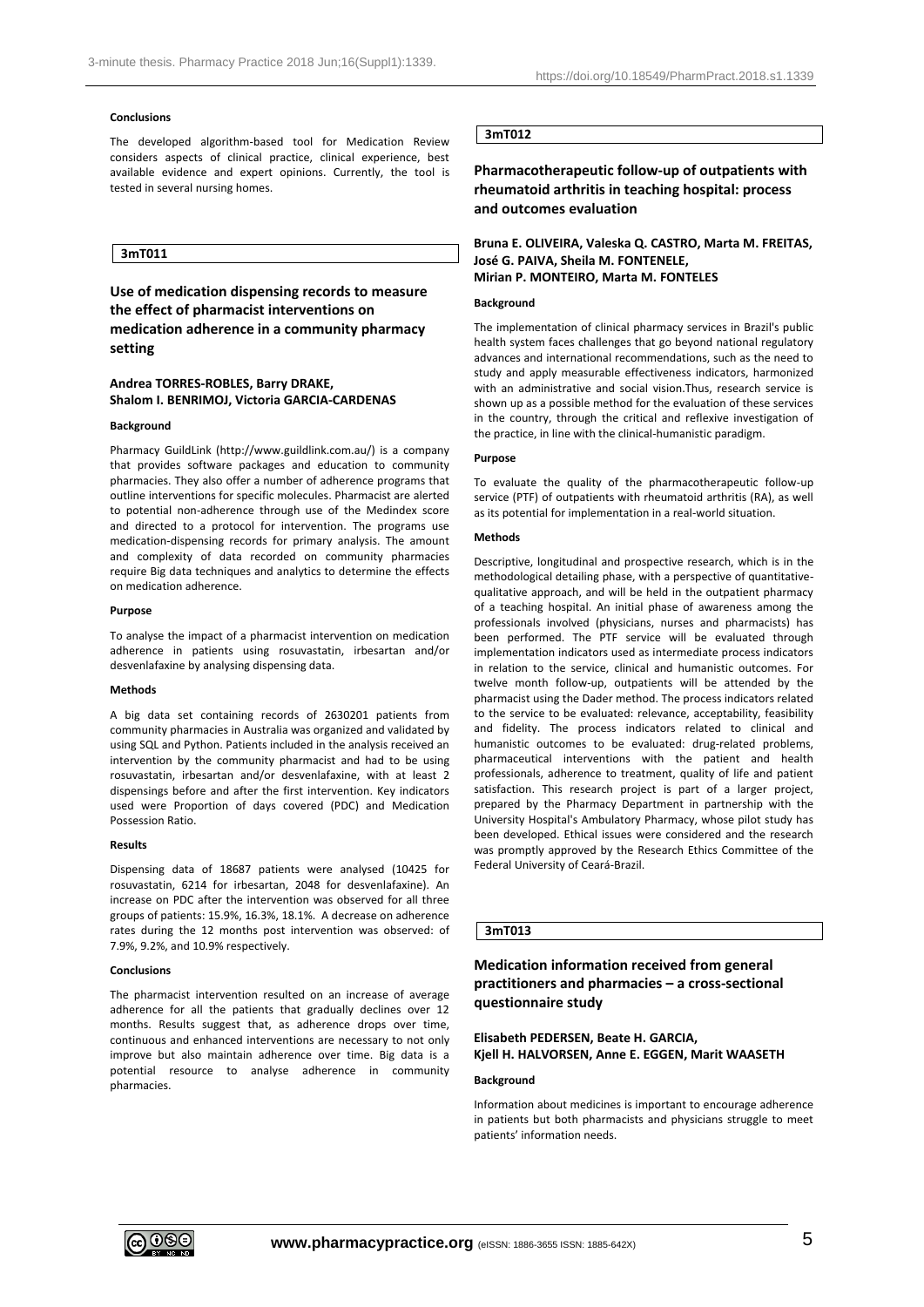## **Purpose**

To compare patients' perceptions of which medication information they have received from general practitioners (GPs) and pharmacies.

# **Methods**

We conducted a cross-sectional study using questionnaire data from the seventh wave of the Tromsø Study. This population-based health survey was conducted in 2015-16, inviting all inhabitants in the municipality of Tromsø, Norway, aged ≥ 40 years. We included all participants reporting regular medication use (n= 10406). Participants rated their agreement to eight statements on whether they had received medication information from GPs and pharmacies regarding indication, administration, side effects and interactions. Agreement was measured by Likert-scale ranging from 1 (strongly disagree) to 5 (strongly agree). Pairwise t-tests were conducted to explore the difference between GPs and pharmacies, overall and within selected disease and medication groups.

#### **Results**

Indication was the highest rated information category for GPs (92% agreed), while administration was the highest rated information category for pharmacies (78% agreed). Interactions was the lowest rated information category for both GPs (47% agreed) and pharmacies (47% agreed). Participants had a significantly higher agreement to receiving information from GPs than from pharmacies on all four categories, measured by mean difference in Likert score (SD): indication 0.835 (1.383), administration 0.395 (1.162), side effects 0.178 (1.229) and interactions 0.070 (1.177). Results were similar across all disease groups and most medication groups.

### **Conclusions**

Patients seem to receive medication information to a greater extent from GPs than from pharmacies, particularly regarding indication, but also regarding administration, side effects and interactions. Further analyses will be conducted to investigate whether medication information received is associated with adherence or treatment goal achievements.

# **3mT014**

# **Pharmaceutical regulation, policy and access to medicines**

# **Lilian WISMAYER, Maurice ZARB-ADAMI, Chiara SCERRI HERRERA, Martina MUSCAT**

#### **Background**

Access to appropriate medication is a multi-faceted issue which, unless properly understood and managed, has the potential for grave repercussions to public health. Significant pan-European disparities in this area have highlighted the need for research, which should provide a better elucidation of determinants with the potential to influence outcomes.

#### **Purpose**

It cannot be acceptable to witness gaps in addressing disease, which could be remedied by more coherent policies. This study, therefore, sought to identify a relationship between pharmaceutical policy, the regulatory infrastructure and access to medicines.

#### **Methods**

With this scope, a thorough and in-depth literature review was combined with methodological triangulation designed to gather qualitative and quantitative data. This included both structured and semi-structured interviews with policy-makers, regulators and healthcare professionals, as well as structured questionnaires to medical doctors and pharmacists.

### **Results**

Initial results demonstrate that policy decisions produce disparate levels of access across the European Union (EU), most notably to innovative medication. Member states differ in the way they apply Health Technology Assessments with repercussions to the spectrum of medicines available on national health systems. Regulatory legislation, aiming to ensure appropriate standards of quality, safety and efficacy of medicinal products, may have the undesired aftermath of reducing access, particularly in the smaller member states.

### **Conclusions**

This preliminary study, which is part of a wider research, suggests that barriers to medicines' access are interconnected to pharmaceutical policy, the regulatory framework, and to market characteristics. It is deplorable that patients in the European Union today do not enjoy equal access to medicines, generally acknowledged as a patient right. Further research is planned to identify and evaluate factors which impact on access and to propose harmonised and sustainable methodologies that provide a common decision-making platform to all member states.

# **3mT015**

# **Pharmacists bridging the gap: Hospital- and community pharmacists' view on transitional care issues**

# **Laura V. JEDIG LECH, Anna B. ALMARSDÓTTIR, Lotte S. NØRGAARD, Trine R. NIELSEN, Charlotte ROSSING**

#### **Background**

Transition of care from hospital to patient's own home introduces risks, such as loss of medical information. Studies have shown that interventions involving pharmacists can aid in seamless transition of patients. However, fewer studies have focused on pharmacists' beliefs and attitudes towards interventions to improve the discharge process.

#### **Purpose**

To identify problems and possible solutions and to gather suggestions for a collaborative intervention for seamless care involving hospital and community pharmacists in the transition from hospital to home.

# **Methods**

Hospital and community pharmacists from the Region Zealand, Denmark were invited to participate in two focus group interviews. The focus groups were conducted using a dynamic interview guide with a moderator and an experienced facilitator.

### **Results**

The focus groups were conducted in June 2017 and consisted of 4 and 7 pharmacists, respectively. The pharmacists identified problems and solutions in three themes; Communication, Collaboration and Administration. The solutions were mainly related to IT -systems, establishing a transition "manager",

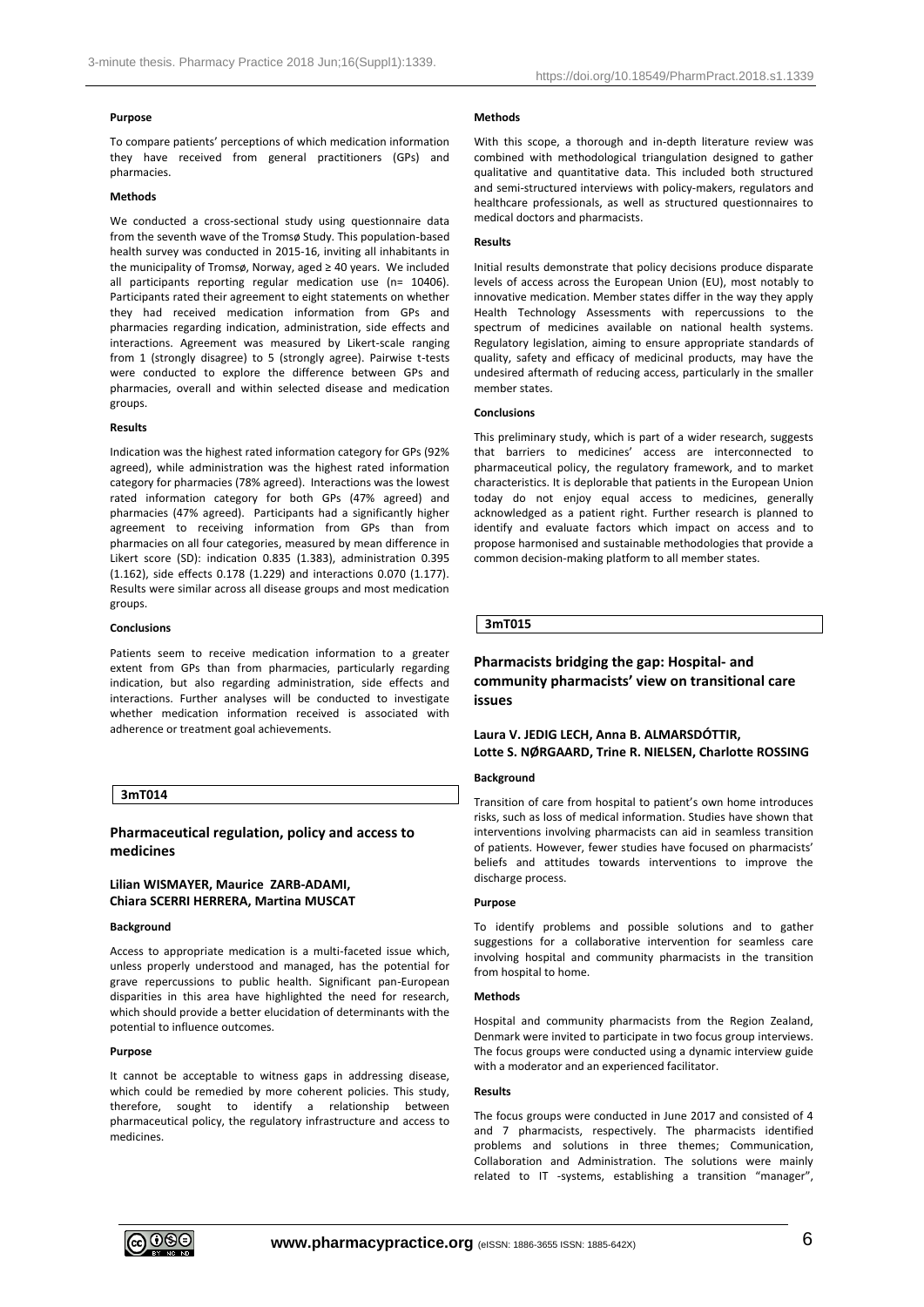granting access to more information and to a greater extent, informing other professionals about the experienced problems. The pharmacists were positive towards a cross-sectorial collaboration and identified topics such as compliance and better referral to existing services on the community pharmacy. Pharmacists suggested that a collaborative intervention should secure clinical relevance of the pharmacists' work, be interdisciplinary and should be distinguished from existing pharmacist services.

# **Conclusions**

Pharmacists identified transitional problems related to communication, collaboration and administration at the discharge stage. Solutions to some of these problems were related to access and dissemination of information and IT systems. Pharmacists identified several areas where collaboration of pharmacists across sectors could benefit patients and address hospital discharge problems.

## **3mT016**

# **Nature and frequency of interventions and counselling provided in community pharmacies in Norway**

# **Hilde ARIANSEN, Stine W. RØNNINGEN, Ragnar HOVLAND, Janne SMEDBERG**

#### **Background**

How do pharmacies supply added value to the community and the individual customers in addition to the actual dispensing process?

#### **Purpose**

The purpose of the study was to assess the nature and frequency of interventions and counselling provided during the dispensing process.

#### **Methods**

The pharmacy staff in 42 pharmacies reported predefined events, interventions and cases of counselling immediately after each dispensing process.

### **Results**

The pharmacies reported events from 39 864 dispensing processes. The drug was not inaccessible in 5.5% of the processes and the prescription contained errors/deficiencies in 3.4%. The pharmacies handled interactions, contraindications, side effects, allergies and duplicate prescriptions in 3.1% of the processes. The most frequent intervention was talking to the patients. Invalid prescription was the most frequent reason for consulting prescribers. Average consultation time was 6.7 minutes, equally distributed between waiting time and dialogue. Counselling was provided in 60% of the processes and was most often about contributing appropriate use of the medication.

#### **Conclusions**

In community pharmacies, substantial resources are put into performing interventions and providing counselling, to ensure that patients receive safe and effective therapy. The study uncovers the need for health economic evaluation of these interventions.

# **3mT017**

**Can a two-way automated patient contact intervention improve adherence to medicines? A systematic review**

# **Gemma DONOVAN, Nicolla HALL, Felicity SMITH, Jonathan LING, Scott WILKES**

# **Background**

Around half of medications for long term conditions (LTCs) are not taken by patients as directed. Text messaging (TM) and Interactive Voice Response (IVR) technology (communication via voice recognition or keypad input) are both currently used for a variety of health purposes. Software for both of these mediums can automate delivery of messages and respond to patient input, making this technology efficient.

# **Purpose**

To discover if two-way automated TM or IVR patient contact interventions can support medication adherence.

### **Methods**

This narrative synthesis systematic review included studies focussing on adults self-caring for LTCs. Automated TM or IVR to improve medicines adherence must have been the primary intervention. Only studies conducted in high income countries were included. Pilot and feasibility studies were excluded. A comprehensive search of healthcare databases was conducted. Outcomes of interest were adherence to medicines, clinical condition control and patient acceptability. Data was extracted around study characteristics, intervention design and intervention delivery. Two researchers (GD and NH) were involved in screening and data extraction.

### **Results**

43 papers were included covering 37 studies. Most studies were randomised controlled trials (n=25) and conducted in the United States (n=30). 19 used IVR, 10 TM, 2 pager devices and 5 used a combination. LTCs included diabetes (n=8), cardiovascular disease (n=7), hypertension (n=5) and HIV/ AIDS (n=5). Where studied, 70% found an improvement in medication adherence, 55% in clinical outcomes and 79% reported positive patient experience. Only 7 studies included findings from all three outcomes of interest.

# **Conclusions**

Two-way automated communication interventions can be effective and acceptable to patients with a wide range of LTCs. Most were focused on a single LTC and more research is needed to explore how multi-morbidity can be addressed. Future research also needs more holistic evaluation of such interventions to consider effectiveness and acceptability to patients and professionals.

# **3mT018**

**Safe medication use in patients with (risk of) impaired renal function: development and implementation of a new pharmaceutical care service**

## **Ellen S. KOSTER, Daphne PHILBERT, Marcel L. BOUVY**

# **Background**

In the Netherlands, there are approximately 1 million people with impaired renal function. Early detection and treatment of impaired renal function is important to prevent drug related problems and adverse events. However, to date, renal function of patients using

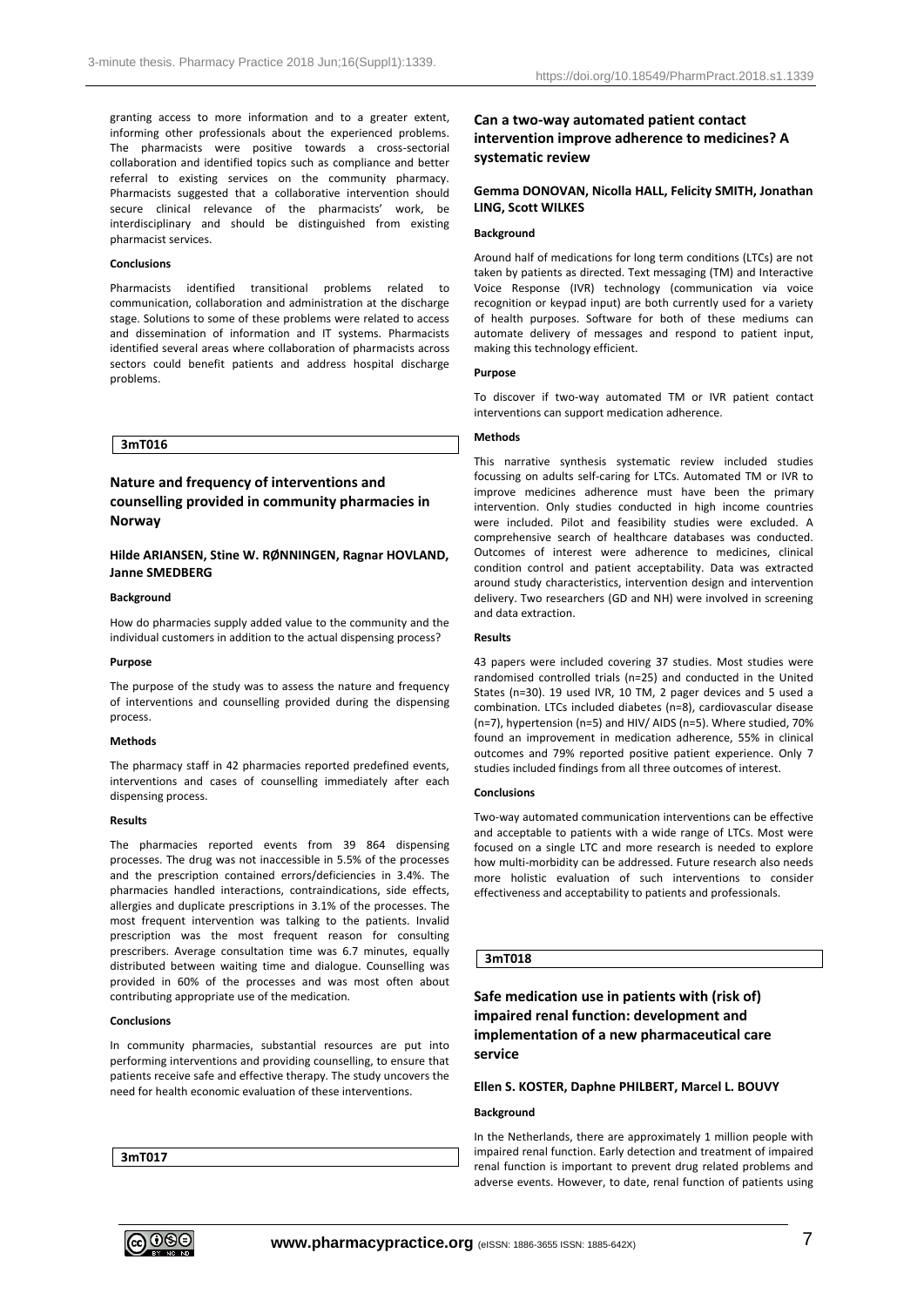risk medication is not systematically monitored and when it is this information is not always exchanged between different care providers. The community pharmacist could play an important role in monitoring patients with risk of impaired renal function and thereby preventing medication related problems.

### **Purpose**

Our aim is to evaluate the effect of a new pharmaceutical care service to improve safe medication use in patients with (risk of) impaired renal function.

## **Methods**

In this project a new care intervention - the Kidney Check & Interview - is developed (manual for risk stratification, verification of actual risk and guideline for patient counseling), implemented and evaluated in 50 Dutch community pharmacies. We focus on patients with a known or increased risk of reduced kidney function:> 65 years, diabetes and / or cardiovascular disease. The first step in intervention development is consultation of an expert panel (internist, nephrologist, general practitioner, 3 community pharmacists and an outpatient pharmacist).

#### **Results**

Experts indicate that especially good collaboration with other healthcare providers, primarily the general practitioner, is of great importance. Pharmacists must also be well-trained. Implementation of a Point-of-Care test in the pharmacy has no priority, focus should be on exchange of patient data. These results will be used to develop the intervention.

#### **Conclusion**

The process of medication control for patients with (risk of) impaired renal function is far from optimal and varies between pharmacies. This project contributes to the active detection and monitoring of patients with reduced kidney function by public pharmacists. With proven improved care, this project may give rise to scaling the care intervention to national implementation.

## **3mT019**

# **Exploring deprescribing opportunities for community pharmacists**

# **Clara KORENVAIN, Linda MACKEIGAN, Katie DAINTY, Sara J. GUILCHER, Lisa MCCARTHY**

## **Background**

The process of stopping medications, or deprescribing, is gaining increasing attention as a way to reduce the use of harmful or unnecessary medications. However, deprescribing is challenging for patients and prescribers. Community pharmacists can potentially ease some of these challenges through involvement in the process because they likely encounter deprescribing opportunities regularly and have the medication expertise to address them. However, few studies directly describe their actual or potential roles in deprescribing.

#### **Purpose**

To explore community pharmacists' current involvement with deprescribing in Ontario, Canada, and potential opportunities for enhancing their involvement. Findings will inform the design of interventions to enhance community pharmacists' participation in deprescribing.

#### **Methods**

We conducted qualitative telephone interviews with a convenience sample of 17 Ontario community pharmacists selected to achieve variability in years of experience, pharmacy position (staff/management), and geographic location (urban/rural). Concepts from the Behavior Change Wheel framework from implementation science informed interview topics and initial coding. Three interview transcripts were coded independently by four investigators to develop a codebook, and the remainder coded by one investigator, who then used thematic analysis to generate preliminary themes.

# **Results**

Participants were involved with deprescribing in their practices to variable extents. Preliminary themes are: (1) pharmacists' conceptualization of deprescribing affects how they identify and act on deprescribing opportunities; (2) tensions between pharmacists' health professional and business roles challenge their ability to prioritize deprescribing in daily practice; and (3) suboptimal access to patients' medical information from prescribers influences pharmacists' willingness to assume responsibility for deprescribing.

### **Conclusions**

Preliminary findings support recommendations for optimizing community pharmacists' current roles in deprescribing by focusing pharmacists' time on steps in the process that they can contribute to most efficiently and effectively (such as monitoring). Future research is warranted to examine strategies to expand their roles, such as by eliciting prescriber support and engagement.

# **3mT020**

# **Implementation science to promote the contribution of the Swiss community pharmacists in chronic care management**

# **Noura BAWAB, Aurélien GEORGES, Christophe ROSSIER, Clémence PERRAUDIN, Olivier BUGNON**

#### **Background**

In 2014, the Swiss Health Authorities recognized the benefit to expand the role of the pharmacists in primary care setting, and notably in person-centred, interprofessional practice models. For the first time, they acknowledged the need not only to assess the effectiveness of a program, but also to formulate recommendations for favourable framework conditions to its implementation. In this context, this PhD illustrates the use of the implementation science to support the development and dissemination of effective and sustainable collaborative pharmacy services in chronic care management.

### **Purpose**

To assess the implementation process and the effectiveness of a pharmacist-led, interprofessional chronic patients support program (medication therapy management, electronic adherence monitoring, regular motivational interviews and feedback reports to physicians) for type 2 diabetics taking at least one oral medication.

#### **Methods**

An hybrid implementation-effectiveness analysis using 1) data from a prospective, multicentric, observational study, 2) the theoretical ""Framework for the Implementation of Services in Pharmacy"", 3) a mixed qualitative and quantitative method. Outcomes are assessed at each phase of the implementation process: exploration, preparation, operation, sustainability.

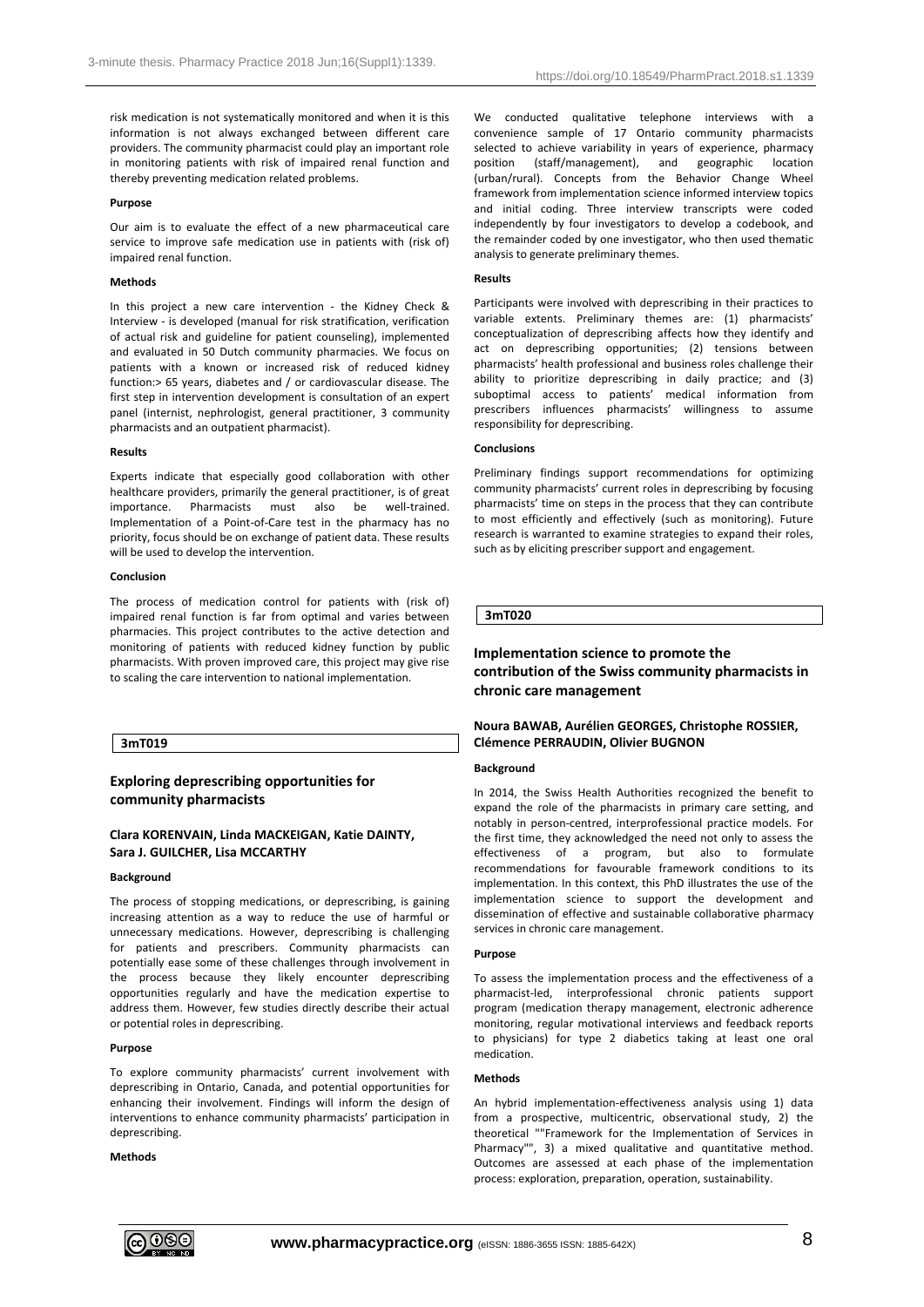# **Results**

Twenty-seven of forty-one volunteer pharmacies delivered the program to 212 patients. Mean inclusion per pharmacy was  $8 \pm 6$ patients [range: 1-29]. Nine pharmacies reached the target of 10 patients. Main influencing factors identified are pharmacists' skills, the pharmacy owner support, the interprofessional local networking and the program profitability.

### **Conclusions**

The current evaluation of the implementation phases will determine which priority framework conditions (pre- and postgraduate training, remuneration, regulations, etc.) are needed to successfully transform the traditional community pharmacy practice towards the delivery of person-centred and collaborative pharmacy services.

# **3mT021**

**Pharmacist-led medication review with follow-up on elderly patients in cardiovascular disease risk factors using polypharmacy: a pilot study**

# **Antonio AHUMADA, Francisco MARTÍNEZ MARDONES, Victoria GARCÍA-CÁRDENAS, Shalom I. BENRIMOJ, Cristian PLAZA-PLAZA**

### **Background**

It is estimated that 65% of older adults have high risk of developing Cardiovascular Diseases (CVD) having uncontrolled risk factors. These patients often use polypharmacy and only 30% of them are adherent to their medications, causing Negative Outcomes associated with Medications (NOMs). Care provided by pharmacists is one of the proposed solutions to address this. Pharmacist-led Medication Review with Follow-up (MRF) is a costeffective strategy. Nevertheless, there is no Chilean data of to support the implementation of this pharmacy service.

#### **Purpose**

The aim of this study was to evaluate the feasibility of implementation of MRF in Chilean primary care.

## **Methods**

A pilot study was carried out in eight health centres (4 in each arm). For 3 months, the intervention arm used the Dader method of MRF adapted to the Chilean primary care. Inclusion criteria were adults older than 65 years old, using polypharmacy and included in the CVD Chilean program. Clinical outcomes for CVD risk factors were assessed like systolic and diastolic blood pressure (SBP and DBP respectively), HbA1c, fasting glucose, total cholesterol (TC), LDL cholesterol, triglycerides, among others. In addition, medication adherence, barriers, and facilitators for providing the service were evaluated.

## **Results**

66 patients were recruited. Reductions were found on SBP (11.21mmHg), DBP (6.49mmHg), TC (57.57mg/dL), LDL cholesterol (36.05mg/dL) and triglycerides (93.73mg/dL). Main barriers were lack of pharmacists experience, of a counseling area, of time to provide the service, among others.

#### **Conclusions**

Through this pilot study we could identify barriers for the provision of MRF. Also, this service could have a positive impact in the Chilean context. These results will be used to improve the procedures for the main study.

# **3mT022**

# **Development, dissemination and evaluation of two pharmacy-based patient support programs (fingolimod ; immunoglobulin) enhancing patient safety and medication adherence**

# **Aline BOURDIN, Jérôme BERGER, Olivier BUGNON**

### **Background**

The constant demographic, societal, health technologies and medicine evolution, as well as the increasing prevalence of chronic diseases in a still too fragmented health system, calls for an urgent and fundamental change. WHO addressed this call in 2016, emphasizing the need of reengineering health systems toward more people-centred and integrated health services. Patient Support Programs (PSPs) are innovative models of care responding to this WHO global strategy.

### **Purpose**

To develop, disseminate and evaluate two pharmacy-based PSPs supporting patient safety and medication adherence.

#### **Methods**

One PSP was tailored for fingolimod, first oral drug for Multiple Sclerosis (MS) but associated with safety issues. It combines regular motivational interviews, electronic longitudinal adherence monitoring and pharmacovigilance activities, carried out in collaborative practice between pharmacist, neurologist and MSnurse. A secured web platform and a trained pharmacy network enable the Fingolimod-PSP (F-PSP) dissemination. The other PSP is addressed to patients with subcutaneous self-infusion of immunoglobulin (SCIg) requiring a specific therapeutic education. It was designed in three interprofessional steps: inclusion in coordination with the physician, structured education together with a nurse at patients' home and long term-support with phone calls and annual administrations under supervision.

### **Results**

Seventy patients have voluntarily joined the F-PSP (2013-2017). Early results showed a high medication adherence among these patients. Moreover, in a qualitative study performed in 2017 patients reported a positive experience with the F-PSP. They considered it as a comprehensive and complementary approach to their medical care. The SCIg-PSP has involved 13 patients since 2012. An economic evaluation demonstrated that the SCIg-PSP is cost-effective, compared to the hospital-based intravenous infusions.

# **Conclusions**

These PSPs are intended to be generic models for any complex medication therapies, transposable as advanced pharmacy services.

# **3mT023**

**Effects of a clinical medication review focused on personal goals in older patients with polypharmacy; results of the DREAMeR study a randomized controlled trial**